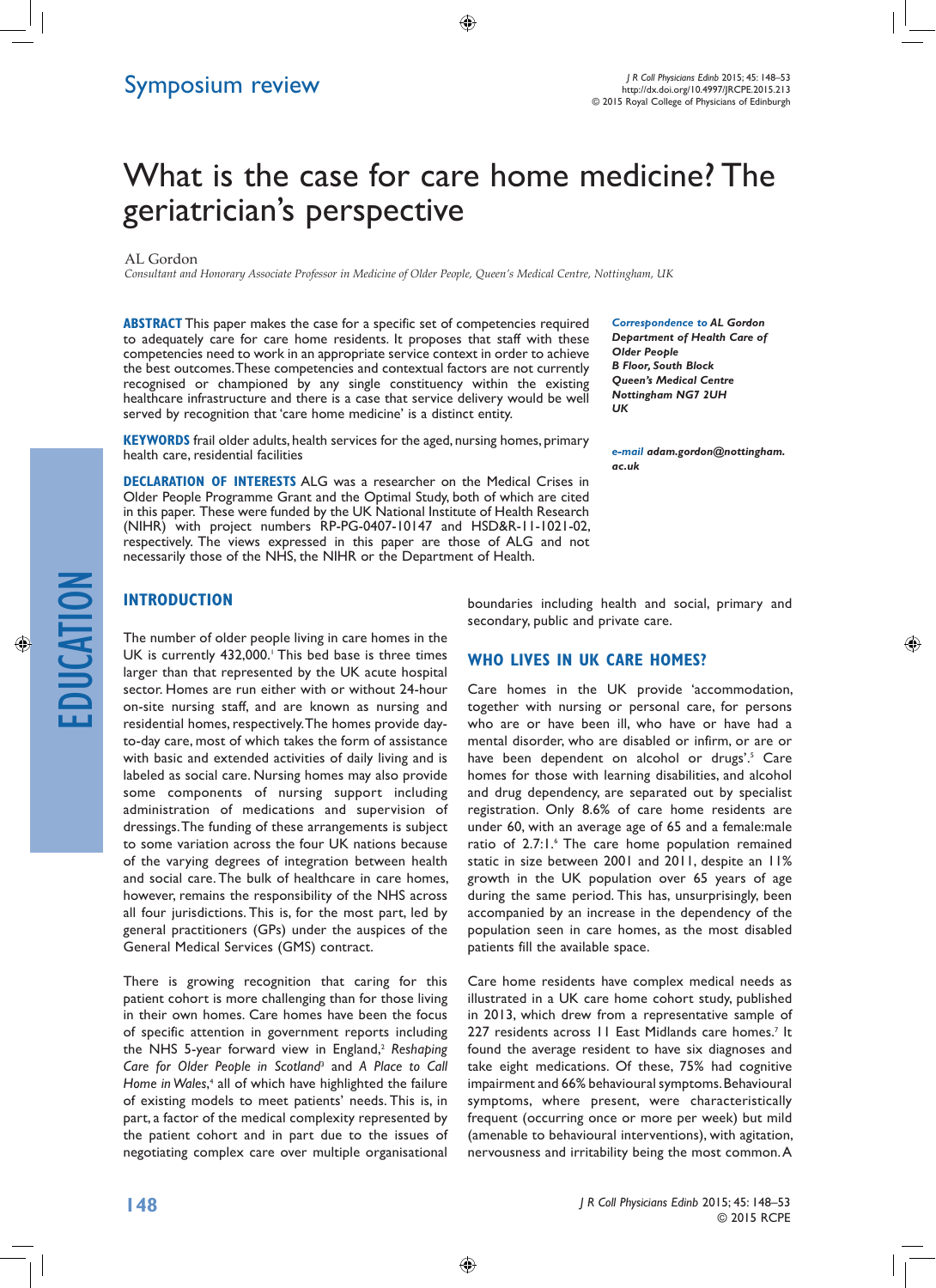total of 57% of residents had urinary incontinence and 42% had faecal incontinence. In addition, 30% had malnutrition and a further 56% were at risk of this.

◈

Large population-based studies have reported 26% of care home residents to have a life-expectancy of 1 year or less.8 Average life expectancy has been calculated at 1 year for nursing home residents and 2 years for those living in residential homes,<sup>9</sup> although these headline figures belie a small proportion of residents who live in care homes for much longer periods.

#### **What is the current model of healthcare in UK care homes and does it meet residents' needs?**

There is no obligation under existing legislation for care home residents to be treated any differently from the population at large and, despite pockets of excellence, the flexible framework of GMS has led to unacceptable variability in healthcare.

A recent review identified 15 surveys of healthcare provision to UK care homes, with five focusing on general medical services and ten focusing on specialist support or topic-specific services.<sup>10</sup> The surveys adopted a variety of different methodologies and sampled different care home and healthcare populations but, considered together, highlight deficits in healthcare provision which are consistent and distributed across the country. A plurality of models of primary care medical and nursing provision was noted. The largest number of practices visiting one care home was 30 – although some had a single, designated general practitioner. Consultation arrangements were variable. Some GPs did weekly clinics, while others visited only on request. Up to eight different types of nurses were reported to be involved in providing in-reach services, with multiple different nurses often providing in-reach to the same home. Access to specialist services was even more variable with up to 57% of residents unable to access all services required. There was considerable variability in access between regions to an array of services including speech and language, occupational therapy, physiotherapy, chiropody and dental services. In an English national survey by the Care Quality Commission, 25% of NHS trusts self-reported inequality of access to physiotherapy and occupational therapy and 35% to district nursing, to the disadvantage of care home residents, within their own areas.<sup>11</sup>

◈

This variability is mirrored in family and residents' views, with only 56% of residents reporting in one survey that they have good access to and support from GPs, while only 55% of staff reported that residents got enough support from GPs.<sup>11</sup>

Prescribing in care homes is a particular area of concern. The Care Home Use of Medicines study considered prescribing in 256 residents across 55 homes and found 69.5% of residents to be subject to one or more error, with a mean of 1.9 errors per participant.<sup>12</sup>

Residents use primary and secondary care more than similarly aged people living outside of long-term care.<sup>7</sup> They are at higher risk of re-admission following an acute presentation.<sup>13</sup> It remains unclear whether this represents appropriate use of services by a cohort of dependent patients with multiple morbidities, or whether it represents a missed opportunity for earlier identification and treatment of health problems, with subsequent admission avoidance, which might be provided by more proactive models of care. Some studies have attempted to consider whether admissions to hospitals are avoidable on the basis of retrospective or prospective review of either case notes or hospital admissions databases<sup>14</sup> but these observations have been confounded by the inadequacy of hospital coding (the frequent recourse to urinary tract infection as an explanation for non-specific decline) and the inability of hospital computer systems to accurately identify care home residency.

A number of studies have considered the reasons for mismatch between the recognised healthcare need among care home residents and the service provided in response. Prevailing structures for incentivising practice seem ill-suited to the care home cohort. A 2008 study conducted in England and Wales, using large GP databases to analyse compliance with 16 indicators from the UK Quality and Outcomes Framework across 10,300 care home residents,<sup>15</sup> found that attainment of quality indicators was significantly lower for residents of care homes than for those in the community for 14 of 16 indicators. The largest differences were for prescribing in heart disease, monitoring of diabetes, monitoring hypothyroidism and blood pressure monitoring in people with stroke. Residents of care homes were more likely to be identified by their doctor as unsuitable or non-consenting for Quality and Outcomes Framework indicators and therefore excluded from targets. The exclusion rate was 33.7% for stroke and 34.5% for diabetes.

A detailed interview study which explored the views of GPs, care home staff and managers, and other health professionals providing in-reach services to care homes<sup>16</sup> identified several key themes underpinning variation in practice. These were very similar to the themes which underpinned prescribing errors identified in the Care Home Use of Medicines study and are outlined in Table 1.

*J R Coll Physicians Edinb* 2015; 45: 148–53  $\circ$  2015 RCPE

◈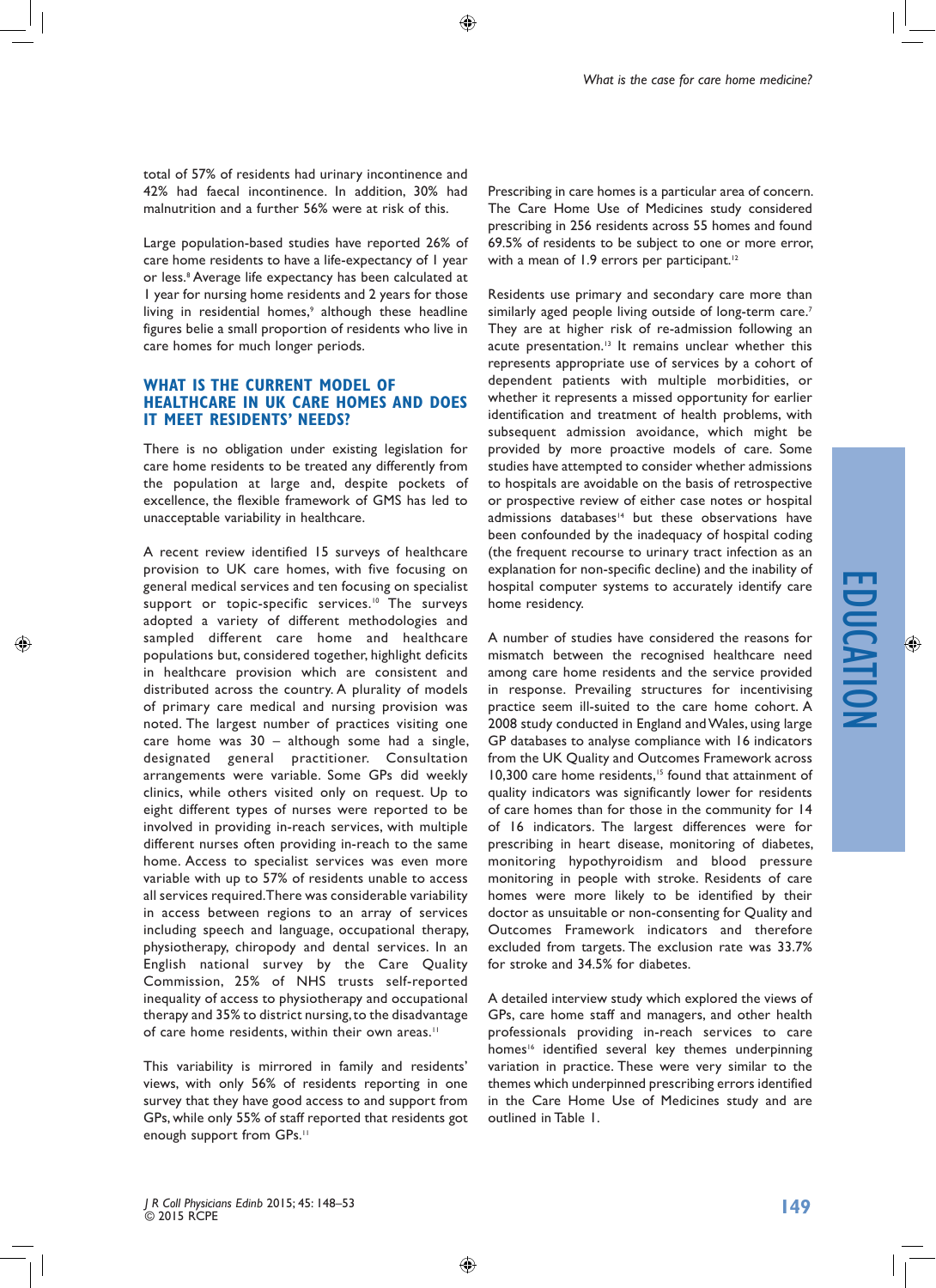| TABLE I Barriers to delivering effective healthcare in care homes - insights from the Staff Interviews in Care Homes study <sup>16</sup> |                                                                                                    |
|------------------------------------------------------------------------------------------------------------------------------------------|----------------------------------------------------------------------------------------------------|
| <b>Theme</b>                                                                                                                             | <b>Description</b>                                                                                 |
|                                                                                                                                          |                                                                                                    |
| Complexity of care home                                                                                                                  | Residents' healthcare needs are complex and their clinical trajectories are unpredictable. It can  |
| residents                                                                                                                                | be difficult to separate fluctuations which are a regular and normal part of the clinical picture  |
|                                                                                                                                          | from sudden acute decline which indicates a significant underlying pathology.                      |
| Lack of time                                                                                                                             | Detailed assessments of complex patients takes time. This is not recognised in existing job        |
|                                                                                                                                          | planning for GPs, or in the staffing structure of care homes.                                      |
| Not enough training                                                                                                                      | Staff from both NHS primary care and care homes felt under-equipped to manage patients with        |
|                                                                                                                                          | multiple co-existing long-term conditions, polypharmacy, marked physical dependency and            |
|                                                                                                                                          | cognitive/behavioural symptoms. They felt more specialised training was required.                  |
| Reactivity vs proactivity                                                                                                                | Staff from both NHS primary care and care homes reported being uncertain about the correct         |
|                                                                                                                                          | balance between pro-active comprehensive assessment and responding to acute crises; and            |
|                                                                                                                                          | where limited time and human resources should be applied to greatest benefit.                      |
| Unclear roles and                                                                                                                        | Because legislation about responsibility for healthcare in care homes is unclear, care home and    |
| responsibilities                                                                                                                         | healthcare staff can often be uncertain where their role begins or ends. Either they can replicate |
|                                                                                                                                          | activity, with consequent waste of resource, or important issues can be neglected as no provider   |
|                                                                                                                                          | recognises the problem as 'belonging' to them.                                                     |

◈

#### **How might the current model of care change to meet residents' needs?**

The picture, as described thus far, is of a complex patient cohort, with multiple medical conditions and profound physical dependency. There is evidence that traditional models of ad hoc and reactive health care delivery do not provide care sufficient to meet these needs and that both the (dis-)organisation of care and lack of specific expertise in the management of complex patients in later life play a role in this.

In response, a number of innovative models of healthcare provision have started to emerge. These have been developed at a regional or local level in response to prevailing concerns within specific health and social care communities and therefore are varied in form and function. A number of overarching principles are, however, evident.<sup>17</sup>

- There is increased emphasis on structured relationships between GPs and care homes, frequently with emphasis on 1:1 relationships between practices and homes.
- There is a focus on detailed health assessment at the time of arrival in the care home.
- There is often a focus on regular attendance by healthcare professionals – for example once every 1–2 weeks – at the care home.
- Arrangements are often put in place for scheduled review for individual residents – for example at 6-monthly intervals following admission – to review medical problems and prescribed medications.
- There may be changes to models of remuneration or incentivisation.
- There may be changes in how community teams are structured, with more emphasis on multidisciplinary working.
- There may be direct referral pathways to secondary care experts, such as community or hospital-based geriatricians.
- In some instances, geriatrician-led teams have taken over primary care for care home residents completely, although this is the exception rather than the rule.

◈

A number of these local initiatives have reported benefits including: reduced hospital admissions;<sup>18,19</sup> reduced prescriptions;<sup>20</sup> improved staff and resident satisfaction;<sup>21</sup> and improved management of patients at the end-of-life.22 Many of the principles identified above have subsequently been included in national recommendations, most notably the British Geriatrics Society's Guidance for Commissioning Healthcare in Care Homes<sup>23</sup> which, although couched in the purchaser-provider split language of NHS England, outlines principles of good practice which apply to healthcare provision for patients living in care homes across all four UK nations.

An interview study by Goodman et al.<sup>24</sup> considered the issues of designing health services for the care home sector with stakeholders including care home providers, regulators, commissioners and providers of services and clinical staff. They identified three overlapping principles:

Investment to foster continuity and shared learning between visiting NHS staff and care home staff – an example of this is the MyHomeLife<sup>25</sup> scheme where building communities of practice has enabled care homes to organise and integrate more effectively with NHS commissioning and service delivery infrastructures to develop a sense of shared ownership.

*J R Coll Physicians Edinb* 2015; 45: 148–53 © 2015 RCPE

education  $\bigcirc$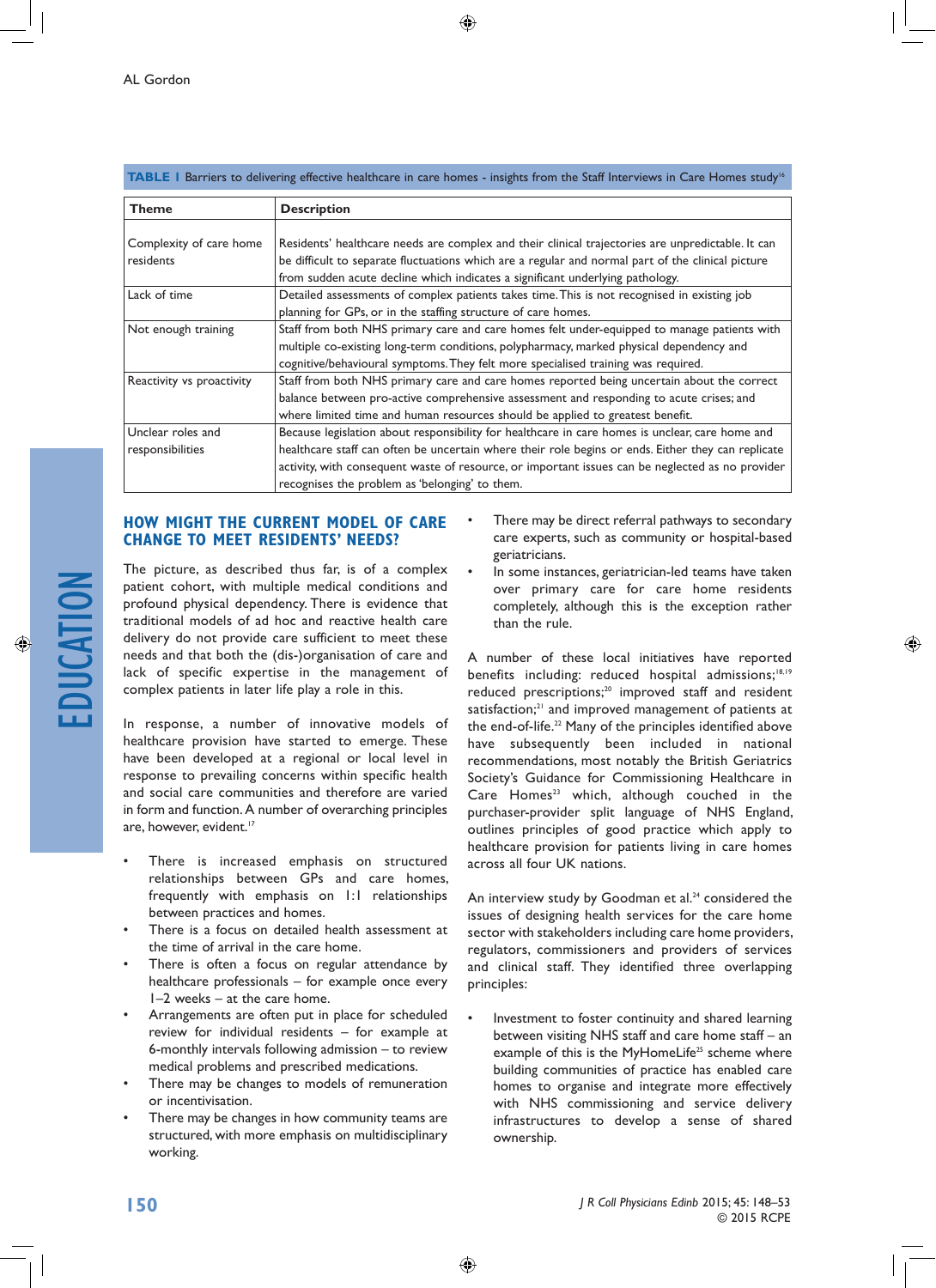education ◈

The provision of age-appropriate clinical services  $$ examples of this are: putting in place GPs with special interests, Advanced Nurse Practitioners or direct referral pathways to community geriatricians.

◈

Governance arrangements that used contractual and financial incentives to specify a minimum service that care homes should receive – examples of this, in England, are through locally enhanced service contracts that structure GP payments around regular scheduled contact with care home residents.

The first of these principles seems to be particularly important to ensure that service models, once implemented, are sustained. Davies<sup>26</sup> reported the average life-expectancy of a service improvement initiative in care homes to be less than 3 years and suggested that this lack of sustainability was related to ineffective, or complete lack of, collaboration with the care home sector. This results in interventions which miss the expertise of care home staff, their important role in care co-ordination and their possible contribution to embedding proactive models into daily practice. This has been supported by qualitative research undertaken by the MyHomeLife group.<sup>25</sup>

It is unclear which of these principles are active ingredients, which are essential for quality care in care homes, and what 'dose' of each is required to deliver the best outcomes for patients. The National Institute of Health Research-funded Optimal study<sup>27,28</sup> is currently considering each of these principles by following three differing models of practice, in different English regions, to identify which combination seems to deliver the best outcomes for residents. It will consider the impact of service models on medication use, admissions to hospital, emergency department attendances, and outof-hours GP and ambulance calls.

◈

Although the broad principles which shape effective care are becoming clearer, there remains some uncertainty about how practical day-to-day care should be structured. Reflecting upon recent demonstration projects, Bowman and Meyer<sup>29</sup> described a model of care to take account of advanced frailty in care home residents. This model, which they called 'formative care', builds upon the process of care for frail older people known as Comprehensive Geriatric Assessment (CGA), tailoring this to the specific challenges of care home residents, many of whom are in physiological and functional decline (which they defined as 'progressive dwindling'). There are certainly broad similarities between the cohort described in care homes, in terms of functional status and their patterns of morbidity and mortality, and those other cohorts where CGA has been demonstrated to work.<sup>30</sup>

CGA has been shown in large meta-analyses to improve outcomes for older people including improved physical and cognitive function, reduced mortality and re-admissions to hospital.<sup>31</sup> Its evidence-base has predominantly derived from acute hospital settings, but it also improves outcomes in community settings.<sup>32</sup> CGA has been described for the non-specialist reader in other publications<sup>33</sup> but is, in brief, a model of care driven by comprehensive assessment taking account of medical, psychological, functional, social and environmental issues. It uses a multi-disciplinary team with a nurse, doctor, physiotherapist and occupational therapist at its core and draws upon broader expertise as required. It establishes a management plan with clearly stated and measurable goals, with case management to review these at intervals determined by individual patient priorities. It is important to realise that CGA is increasingly used to describe a process of care that does not stop at initial assessment, but also includes the ensuing process of case management and review. It is also important to recognise that CGA is not predicated upon involvement of a geriatrician and it has effectively been delivered without specialty involvement. Indeed recently policy statements from the British Geriatrics Society, the professional body representing geriatricians, have tended to emphasise the need for other doctors to take on the organising principles of this working model, given that ubiquitous delivery by geriatricians is an unrealisable ambition in the face of prevailing demographic trends.<sup>34</sup>

#### **So what might care home medicine look like?**

If the above descriptors and principles are accepted, care home medicine will be required:

- To be structured and pro-active: with detailed assessment at admission and at regular intervals thereafter (if the tenets of CGA are taken on-board, follow-up intervals will be determined by problems identified at initial assessment, rather than adopting 'one-size-fits-all' approaches to interval review, but will be documented and adhered to).
- To be embedded in multidisciplinary working: with routine, if not universal, assessment by medical, nursing, occupational therapy and physiotherapy professionals.
- To be delivered in partnership with care home staff: where they are seen as an equal member of the multidisciplinary team, informing assessment and negotiating the management plan.
- To be supported by case-management: where one member of the multidisciplinary team is seen as being in overall charge of the management plan, recognises themselves as being so, and is recognised by others as being so. The logical case manager may vary from patent-to-patient but could be any of carer, nurse,

*J R Coll Physicians Edinb* 2015; 45: 148–53  $\circ$  2015 RCPE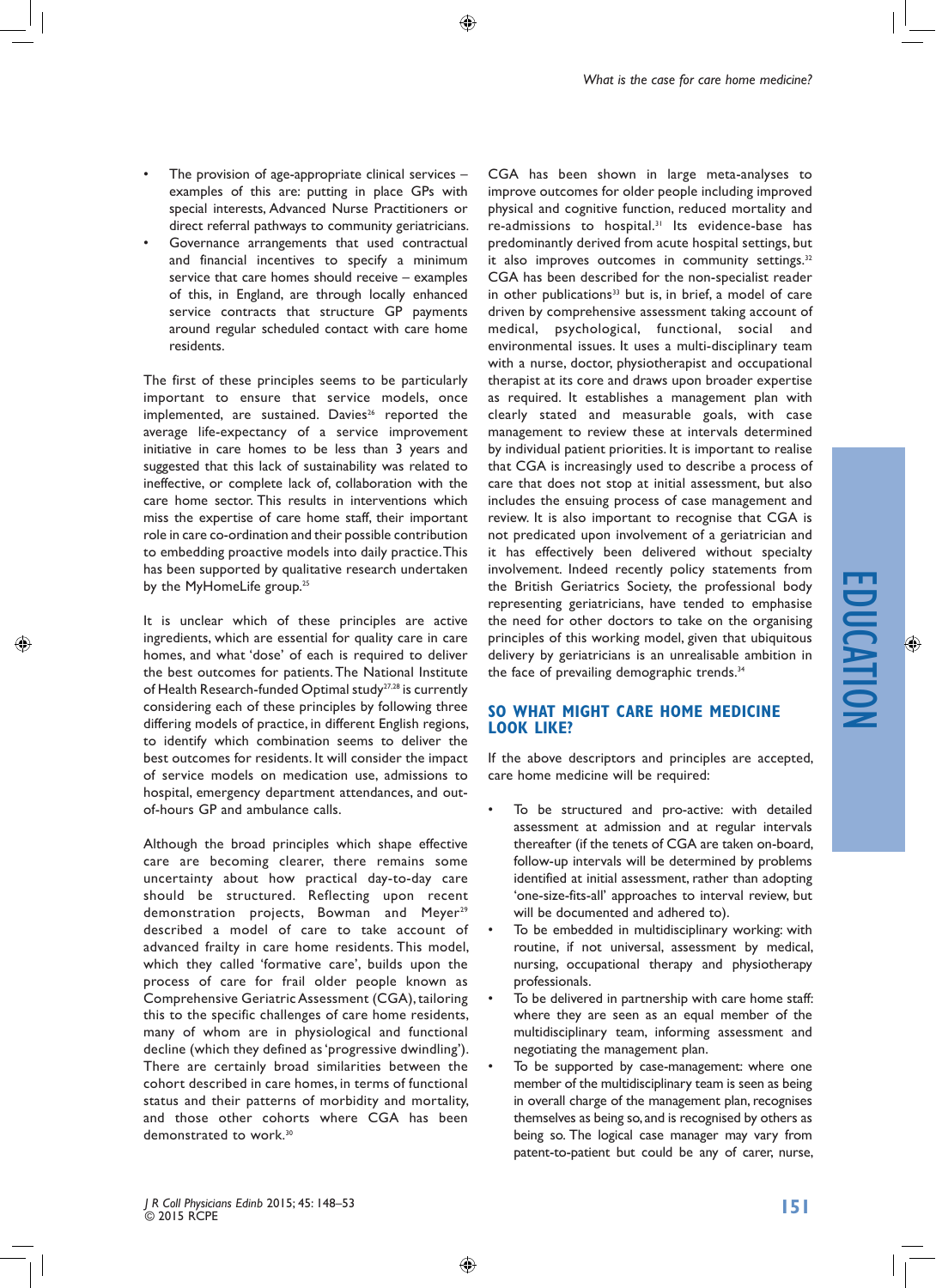doctor or allied health professional and could be drawn from either NHS or care home staff.

⊕

To be expert in the problems commonly seen in care home residents: with specific training and experience in management of multiple long-term conditions, polypharmacy, immobility, incontinence, cognitive impairment, behavioural symptoms and malnutrition. The ubiquity of these issues is such that any model that depends on 'drafting in expertise' will be regularly deficient.

These models of care will need to be supported by models of commissioning that are sophisticated and respond to the emerging evidence. Incentives and targets specified in isolation are unlikely to be helpful, particularly if considered on a condition-by-condition basis. Rather they will have to encompass models of multi-morbidity and frailty, support effective collaboration with the care home sector and build the set of competencies required to deliver effective care through appropriate training infrastructures. Key performance indicators for such services will have to take account of uncertainty over what can be achieved. Those that rely solely upon hospital admission avoidance, for example, may fall foul of the lack of clarity about whether admissions from care homes truly can be averted.

The European Union Geriatric Medicine Society recently surveyed the mandatorily stated standards of medical care for nursing home residents in Europe. It

recommended that geriatricians, old age psychiatrists and family doctors across European countries engage more formally in the development of care standards and training to support doctors working in nursing homes.<sup>35</sup> A subsequent draft document from this group has gone on to emphasise the importance of training in geriatric medicine. This, perhaps, misses the fact that postgraduate curricula in geriatric medicine, in those countries where they have been developed, place emphasis upon hospital-based training and competencies. A new specialty of care home medicine, if one is to emerge, will need to draw competencies from primary care and old age psychiatry curricula, as well as emphasising the expertise in common syndromes in later life that underpin training in geriatric medicine.

Care home residents are a special case. They represent the most frail, most dependent, most vulnerable members of our society. They manifest medical complexity with a consistency and regularity seen in few, if any, other existing sectors of care. Prevailing models of care and routine practice have been demonstrated to be inadequate to meet their needs. This article has outlined some possible approaches to delivering a more appropriate balance of skills and expertise, underpinned by models of commissioning that support them. Whether this is called 'care home medicine' or recognised in any formal way as a subspecialty is perhaps a moot point – but the special case must be recognised and specific responses to the challenge developed if we are to move care forward.

◈

#### **References**

- 1 Laing & Buisson. *Care of the Elderly People Market Survey, 2009.* London: Laing and Buisson; 2010.
- 2 NHS England. Five year forward view. *Community Pract* 2014; 87: 4.
- 3 NHS Scotland. *Reshaping Care for Older People*. Edinburgh; 2013. [http://www.gov.scot/Topics/Health/Support-Social-Care/Support/](http://www.gov.scot/Topics/Health/Support-Social-Care/Support/Older-People/ReshapingCare) [Older-People/ReshapingCare](http://www.gov.scot/Topics/Health/Support-Social-Care/Support/Older-People/ReshapingCare) (accessed 8/5/2015)
- 4 Older People's Commissioner for Wales. *A Place to Call Home? Care Home Review*. Cardiff; 2014. [http://www.olderpeoplewales.](http://www.olderpeoplewales.com/en/reviews/residential_care_review/reviewreport.aspx%20) [com/en/reviews/residential\\_care\\_review/reviewreport.aspx](http://www.olderpeoplewales.com/en/reviews/residential_care_review/reviewreport.aspx%20) (accessed 8/5/2015)
- 5 Great Britain Department of Health. *Care Standards Act 2000*. London: Stationery Office; 2001.
- 6 Office for National Statistics. *Changes in the Older Care Home*  Population at Local Authority Level between 2001 and 2011. London; 2012. [http://www.ons.gov.uk/ons/dcp171776\\_388099.pdf](http://www.ons.gov.uk/ons/dcp171776_388099.pdf%20) (accessed 18/5/2015)
- 7 Gordon AL, Franklin M, Bradshaw L et al. Health status of UK care home residents: a cohort study. *Age Ageing* 2014; 43: 97–103. [http://](http://dx.doi.org/10.1093/ageing/aft077) [dx.doi.org/10.1093/ageing/aft077](http://dx.doi.org/10.1093/ageing/aft077)
- Shah SM, Carey IM, Harris T et al. Mortality in older care home residents in England and Wales. *Age Ageing* 2013; 42: 209–15. [http://](http://dx.doi.org/10.1093/ageing/afs174) [dx.doi.org/10.1093/ageing/afs174](http://dx.doi.org/10.1093/ageing/afs174)
- 9 Bebbington A, Darton R, Bartholomew R et al. *Survey of Admissions to Residential and Nursing Home Care. Final report of the 42 month follow-up*. PSSRU discussion paper No 1675. Canterbury: PSSRU; 2000. <http://www.pssru.ac.uk/pdf/dp1675.pdf> (accessed 8/5/2015)
- 10 Iliffe S, Davies SL, Gordon AL et al. Provision of NHS generalist and specialist services to care homes in England: review of surveys. *Prim Health Care Res Dev* 2015; 1–16. Epub ahead of print.
- 11 Carter C. *Failing the Frail: A Chaotic Approach to Commissioning Healthcare Services for Care Homes*. [http://www.bgs.org.uk/](http://www.bgs.org.uk/campaigns/Failing_the_frail_full_report.pdf) [campaigns/Failing\\_the\\_frail\\_full\\_report.pdf](http://www.bgs.org.uk/campaigns/Failing_the_frail_full_report.pdf) (accessed 18/5/2015).
- 12 Barber ND, Alldred DP, Raynor DK et al. Care homes' use of medicines study: prevalence, causes and potential harm of medication errors in care homes for older people. *Qual Saf Health Care* 2009; 18: 341–6. <http://dx.doi.org/10.1136/qshc.2009.034231>
- 13 Quinn T. Emergency hospital admissions from care-homes: who, why and what happens? A cross-sectional study. *Gerontology* 2011; 57: 115–20. <http://dx.doi.org/10.1159/000314962>
- 14 Briggs R, Coughlan T, Collins R et al. Nursing home residents attending the emergency department: clinical characteristics and outcomes. *QJM* 2013; 106: 803–8. [http://dx.doi.org/10.1093/](http://dx.doi.org/10.1093/qjmed/hct136) qimed/hct136
- 15 Shah SM, Carey IM, Harris T et al. Quality of chronic disease care for older people in care homes and the community in a primary care pay for performance system: retrospective study. *BMJ* 2011; 342: d912. <http://dx.doi.org/10.1136/bmj.d912>
- 16 Robbins I, Gordon A, Dyas J et al. Explaining the barriers to and tensions in delivering effective healthcare in UK care homes: a qualitative study. *BMJ Open* 2013; 3: e003178. [http://dx.doi.](http://dx.doi.org/10.1136/bmjopen-2013-003178) [org/10.1136/bmjopen-2013-003178](http://dx.doi.org/10.1136/bmjopen-2013-003178)
- 17 Donald IP, Gladman J, Conroy S et al. Care home medicine in the

education

 $\bigcirc$